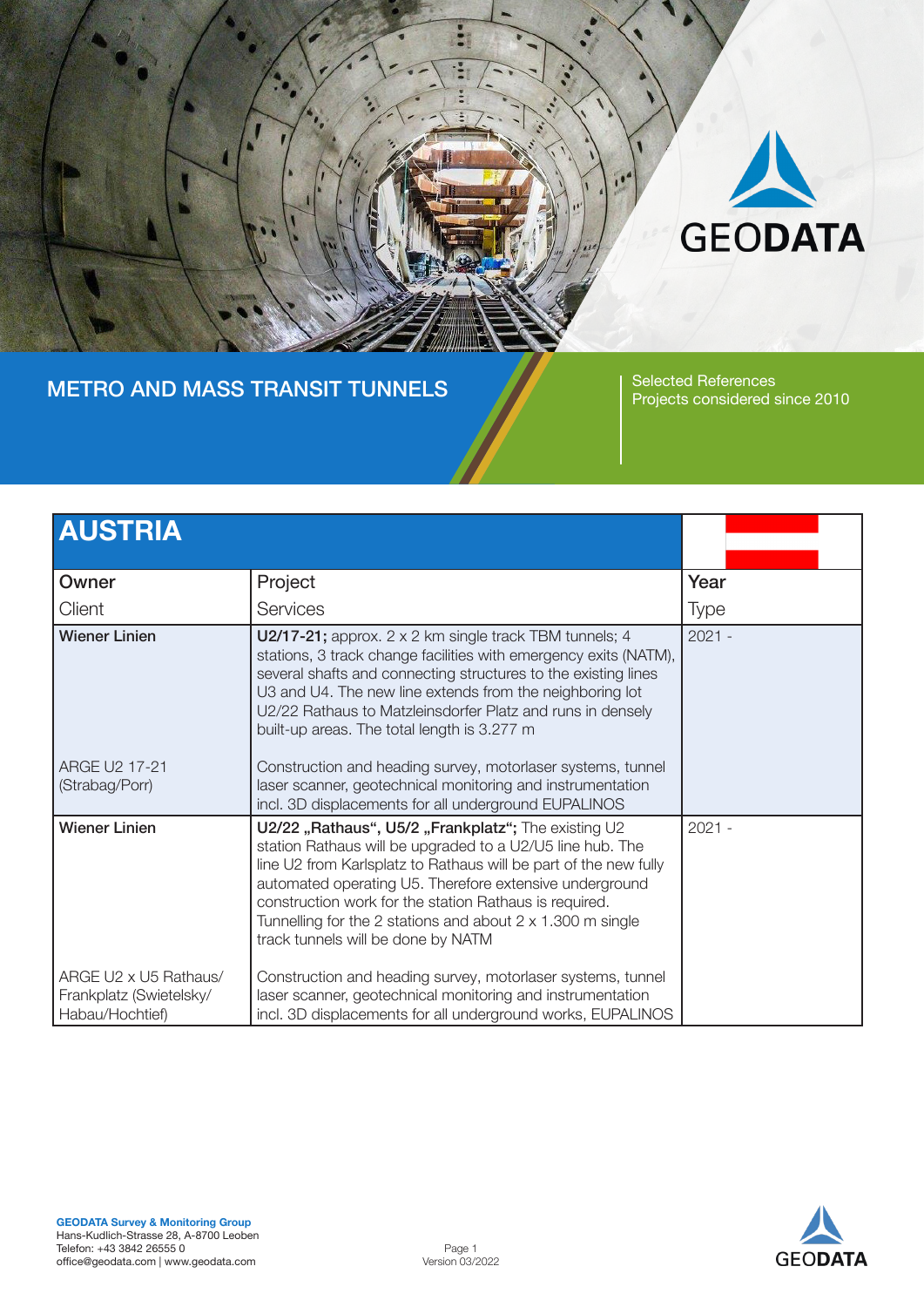

### AUSTRIA

| Owner                                | Project                                                                                                                                                                                                                                                                                                       | Year          |
|--------------------------------------|---------------------------------------------------------------------------------------------------------------------------------------------------------------------------------------------------------------------------------------------------------------------------------------------------------------|---------------|
| Client                               | <b>Services</b>                                                                                                                                                                                                                                                                                               | Type          |
| <b>Wiener Linien</b>                 | U1/8 Alaudagasse; 2 x 350 m single track subway tunnel<br>(NATM), 237 m C&C station box and 85 m switch shaft                                                                                                                                                                                                 | $2013 - 2016$ |
| Swietelsky/ Max Bögl                 | Geotechnical monitoring incl. 3D displacements, network and<br>control survey, construction and heading survey, motor laser<br>systems, tunnel laser scanner, KRONOS tunnel information<br>system, EUPALINOS                                                                                                  |               |
| <b>Wiener Linien</b>                 | U1/9 Altes Landgut & U1/10 Troststraße; $2 \times 518$ m single<br>track and 1.225 m twin track subway tunnels (NATM), 2<br>stations each 120m (partially NATM), 2 x 40 m cross passages                                                                                                                      | 2013 - 2016   |
| <b>STRABAG</b>                       | Geotechnical monitoring and instrumentation incl. 3D<br>displacements, network and control survey, construction and<br>heading survey, motorlaser systems, tunnel laser scanner,<br>IP-inclinometers and rotating laser level system with automatic<br>data acquisition, KRONOS information system, EUPALINOS |               |
| Linz AG                              | Tramway Harter Plateau; Linz, 2 single track tubes<br>2 x 1.000 m, C&C section 440 m                                                                                                                                                                                                                          | 2009 - 2010   |
| Hinteregger/ÖSTU-Stettin/<br>Dywidag | Construction and heading survey, geotechnical<br>instrumentation, EUPALINOS                                                                                                                                                                                                                                   |               |

Explanation of abbreviations for Austria owners and clients:

ARGE Joint venture companies

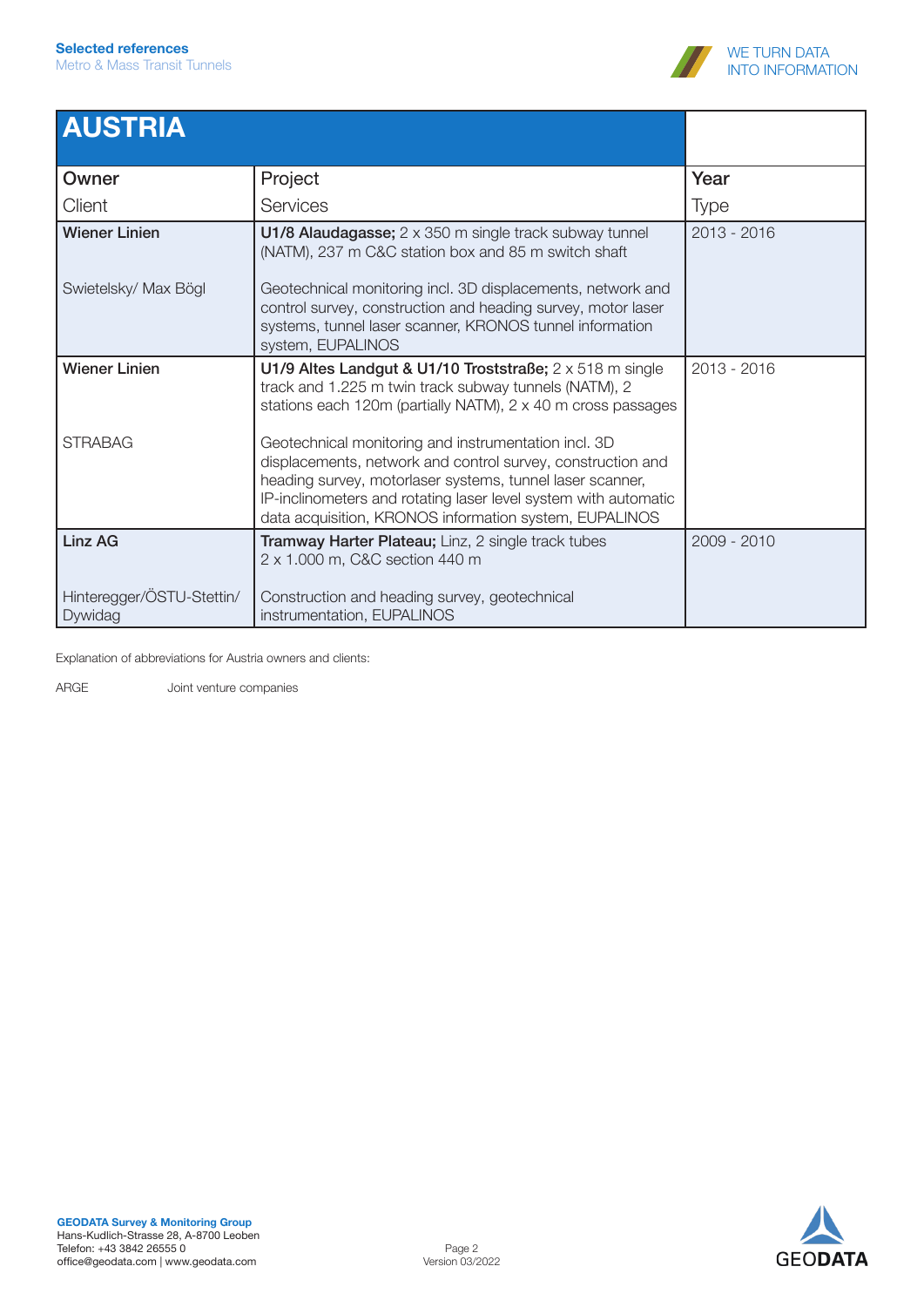

# **DENMARK**

| Owner                   | Project                                                                                                                                                                                                                                     | Year        |
|-------------------------|---------------------------------------------------------------------------------------------------------------------------------------------------------------------------------------------------------------------------------------------|-------------|
| Client                  | <b>Services</b>                                                                                                                                                                                                                             | <b>Type</b> |
| <b>Copenhagen Metro</b> | Nordhavn extension of Copenhagen Metro; The<br>Nordhavnen Metro comprises a 3 km track with two new<br>stations and one shaft                                                                                                               | 2014 - 2020 |
| Metroselskabet          | KRONOS tunnel information system, geotechnical<br>instrumentation, GEOROBOT - automatic 3D deformation<br>monitoring, EUPALINOS                                                                                                             |             |
| <b>Copenhagen Metro</b> | Cityringen; extension of Copenhagen Metro, ring line, two<br>single-track tunnels, I=15,5 km, 17 stations with average<br>dimensions of 65 x 20 m, three construction and ventilation<br>shafts, a ramp structure and subsidiary structures | 2011 - 2018 |
| Metroselskabet          | Geotechnical instrumentation, optical 3D deformation<br>monitoring, GEOROBOT- automatic 3D deformation<br>monitoring, automatic data acquisition, KRONOS tunnel<br>information system, EUPALINOS                                            |             |
| <b>Copenhagen Metro</b> | Sydhavn extension of Copenhagen Metro; The extension<br>will be 4.5 km long and consist of five new stations from<br>Fisketorvet to Ny Ellebjerg.                                                                                           | $2017 -$    |
| Metroselskabet          | KRONOS tunnel information system, 3D displacement on the<br>surface, noise and vibration monitoring, slab track surveying                                                                                                                   |             |

| <b>FRANCE</b>                                                                               |                                                                                                                                                                                         |          |
|---------------------------------------------------------------------------------------------|-----------------------------------------------------------------------------------------------------------------------------------------------------------------------------------------|----------|
| Owner                                                                                       | Project                                                                                                                                                                                 | Year     |
| Client                                                                                      | Services                                                                                                                                                                                | Type     |
| Société du Grand Paris                                                                      | Grand Paris Express Ligne 17, Lot 1; around 6 km tunnel,<br>2 stations (Le Bourget Aéroport and Triangle de Gonesse), 6<br>annexes (mainly ventilation shafts and safety access shafts) | $2019 -$ |
| ARGE AVENIR (Demathieu<br>Bard Construction /<br>Pizzarotti / Implenia /Bam<br>Contractors) | KRONOS tunnel information system                                                                                                                                                        |          |

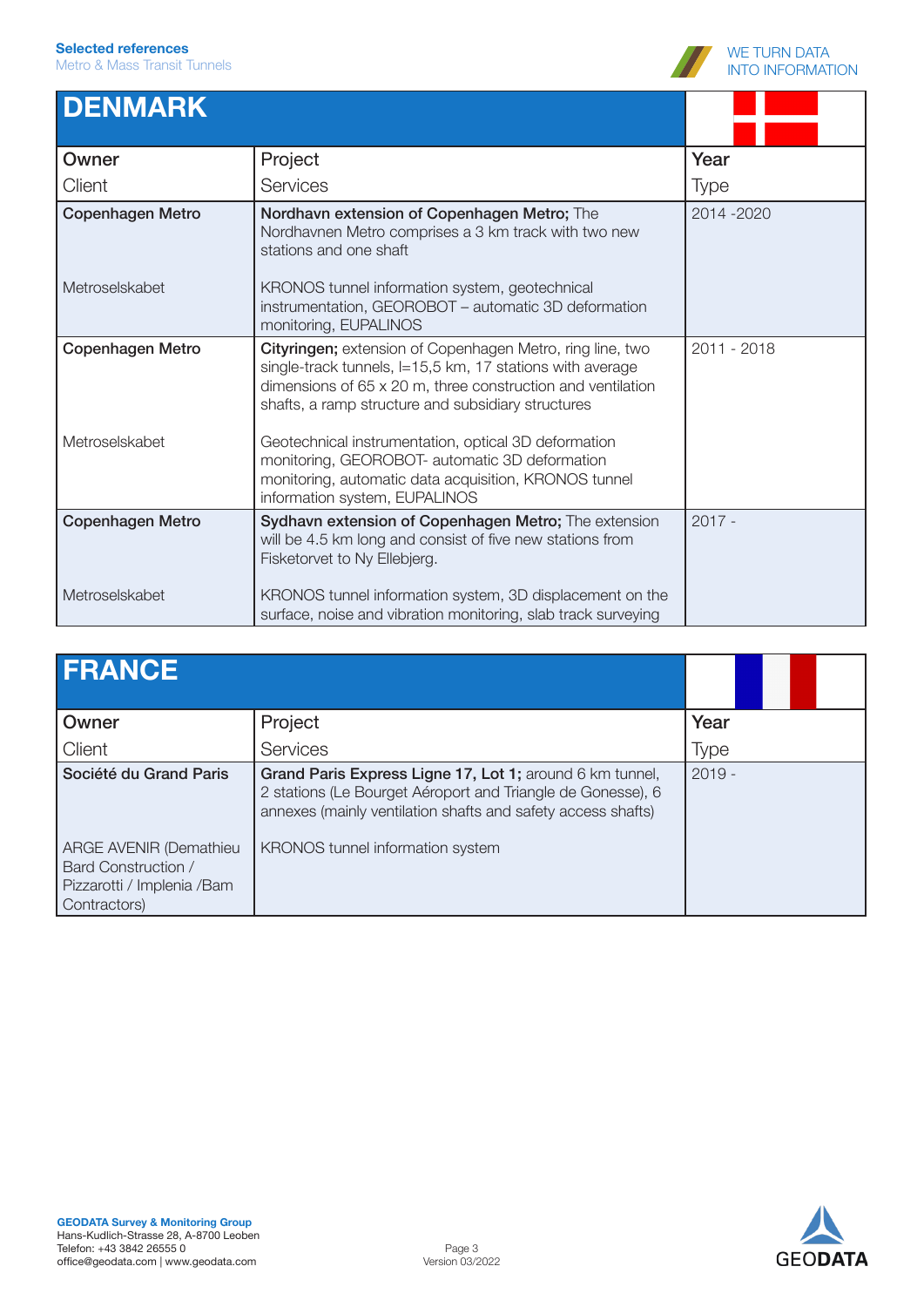

#### **GERMANY Owner Client** Project Services Year Type DB Netze Geoconsult Germany 2. Core S-Bahn route Munic, VE 30 Main station with tunnel, VE 41 station Marienhof; 2 TBM tunnels  $l = 2x 2.974$  m, 2 stations Construction supervision. The services include the monitoring activities during construction for surveying services incl. documentation of all results 2019 - City of Dortmund Wayss & Freytag Stadtbahn Dortmund, line III, lot S 10.1.2; alteration of the main station, all in all 1.300 m NATM tunneling with crosssections from 36 to 185 m<sup>2</sup> TALOS motor laser, EUPALINOS surveying software 2015 - 2016

| <b>GREAT BRITAIN</b>                 |                                                                                                                                                                                                                                                                                                                                      |               |
|--------------------------------------|--------------------------------------------------------------------------------------------------------------------------------------------------------------------------------------------------------------------------------------------------------------------------------------------------------------------------------------|---------------|
| Owner                                | Project                                                                                                                                                                                                                                                                                                                              | Year          |
| Client                               | Services                                                                                                                                                                                                                                                                                                                             | <b>Type</b>   |
| <b>London Underground</b>            | London Underground Vauxhall Station Upgrade; The<br>station, its subways and stairways will be completely<br>refurbished and a lift will be installed between the ticket hall<br>and platforms                                                                                                                                       | $2012 - 2015$ |
| <b>Bechtel</b>                       | KRONOS tunnel information system, geotechnical<br>instrumentation, GEOROBOT - automatic 3D-deformation<br>monitoring, EUPALINOS                                                                                                                                                                                                      |               |
| Crossrail                            | Crossrail London, C410, Bond Street & Tottenham Court<br>Road Station; construction of two underground station<br>buildings (NATM)                                                                                                                                                                                                   | $2012 - 2016$ |
| JV BAM/Ferrovial/Kier                | KRONOS tunnel information system, optical 3D deformation<br>monitoring, EUPALINOS surveying software, construction<br>surveying and heading control, network and control surveys,<br>profile check, tunnel scanner                                                                                                                   |               |
| Crossrail                            | Crossrail London, C430, Farringdon Station, subsurface<br>interchange between Thameslink, Crossrail and London<br>Underground; construction of the eastern and western<br>integrated ticket halls, both surrounded by residential and<br>commercial properties                                                                       | 2011 - 2013   |
| JV Lain O'Rourke/<br>STRABAG/ Züblin | Geotechnical instrumentation, optical 3D deformation<br>monitoring, GEOROBOT - automatic 3D deformation<br>monitoring, automatic data acquisition, KRONOS tunnel<br>information system, environmental monitoring, construction<br>surveying and heading control, network and control surveys,<br><b>EUPALINOS surveying software</b> |               |

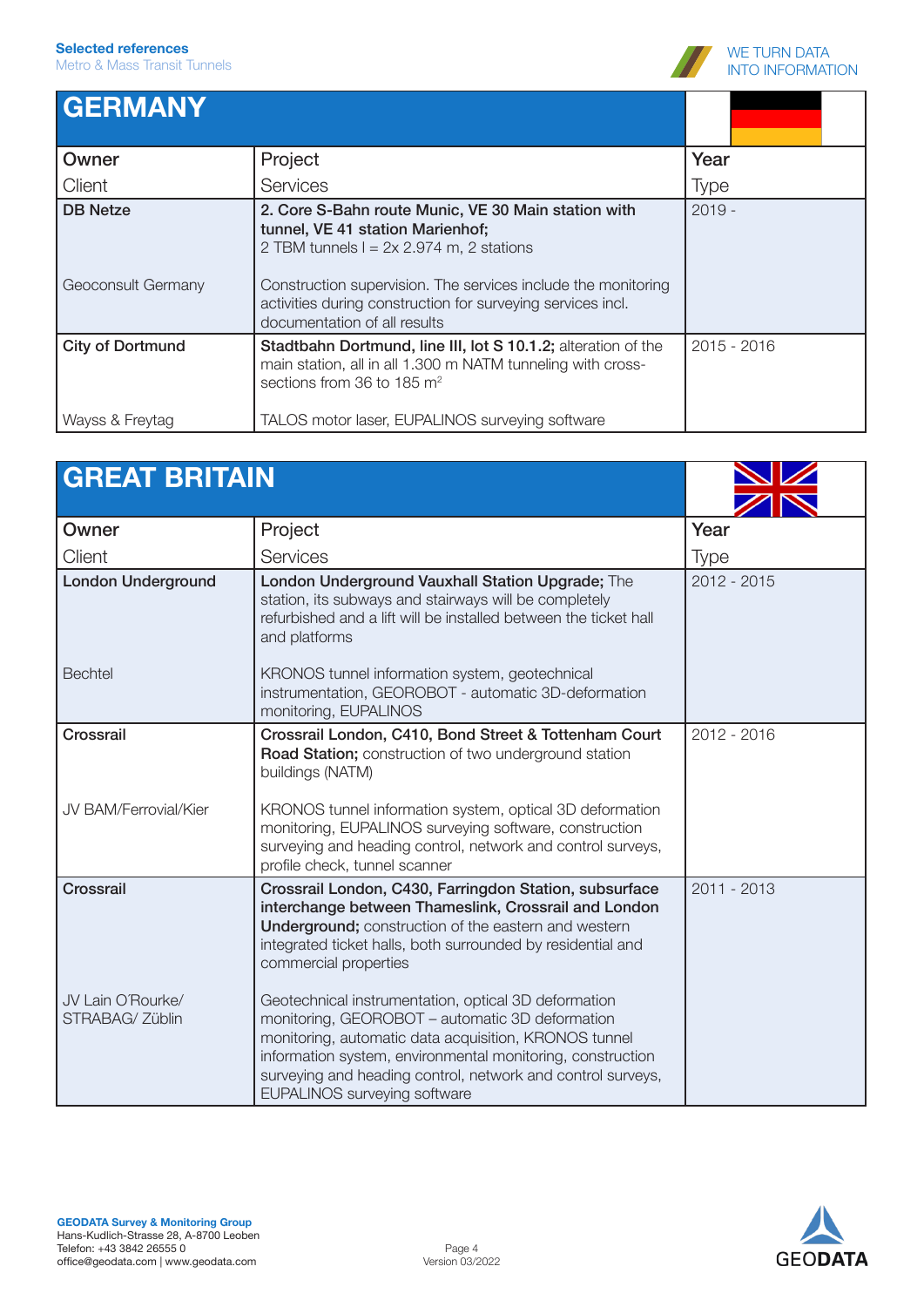

| <b>GREECE</b>                             |                                                                                                                                                                                                                             |             |
|-------------------------------------------|-----------------------------------------------------------------------------------------------------------------------------------------------------------------------------------------------------------------------------|-------------|
| Owner                                     | Project                                                                                                                                                                                                                     | Year        |
| Client                                    | Services                                                                                                                                                                                                                    | <b>Type</b> |
| <b>Attiko Metro</b>                       | Metro Thessaloniki, extension Kalamaria; 2 parallel 1-track<br>tunnels, excavation with 2 TBMs, 5 stations, total $l = 4.780$ m                                                                                             | $2014 -$    |
| <b>Aktor ATE</b>                          | Geotechnical instrumentation, optical 3D deformation<br>monitoring, GEOROBOT - automatic 3D deformation<br>monitoring, automatic data acquisition, KRONOS tunnel<br>information system, EUPALINOS surveying software        |             |
| <b>Attiko Metro</b>                       | Metro Athens, Holargos, Nomismatokopeio, Agia<br>Paraskevi Stations; The stations were not completed during<br>construction of line 3 due to pressure to complete the metro in<br>time for the Athens Olympic Games in 2004 | 2008 - 2010 |
| AEGEK-IMPREGILO-<br><b>ALSTOM</b><br>JV   | Geotechnical instrumentation, optical 3D deformation<br>monitoring, GEOROBOT – automatic 3D deformation<br>monitoring, automatic data acquisition, KRONOS tunnel<br>information system, EUPALINOS surveying software        |             |
| <b>Attiko Metro</b>                       | Metro Thessaloniki; 2 parallel 1-track tunnels, excavation<br>with 2 TBMs, 13 stations, total $l = 7.700$ m                                                                                                                 | 2007 - 2017 |
| JV Aegek/ Impregilo/<br>SELI/Ansaldobreda | Geotechnical instrumentation, optical 3D deformation<br>monitoring, GEOROBOT - automatic 3D deformation<br>monitoring, automatic data acquisition, KRONOS tunnel<br>information system, EUPALINOS surveying software        |             |

| <b>HUNGARY</b>   |                                                                                                                                                                                                                                       |             |
|------------------|---------------------------------------------------------------------------------------------------------------------------------------------------------------------------------------------------------------------------------------|-------------|
| Owner            | Project                                                                                                                                                                                                                               | Year        |
| Client           | Services                                                                                                                                                                                                                              | Type        |
| <b>BKV</b>       | Metro Budapest, line 4; 2 single-track running tunnels 7,3 km<br>long (TBM), NATM excavation of Gellert station                                                                                                                       | 2007 - 2010 |
| <b>BAMCO Kkt</b> | Geotechnical instrumentation, optical 3D deformation<br>monitoring, construction surveying and heading control,<br>network and control surveys, motor laser system, EUPALINOS<br>surveying software, KRONOS tunnel information system |             |

| <b>SWEDEN</b>         |                                                                                                                                        |               |
|-----------------------|----------------------------------------------------------------------------------------------------------------------------------------|---------------|
| Owner                 | Project                                                                                                                                | Year          |
| Client                | Services                                                                                                                               | Type          |
| <b>Trafikverket</b>   | Södermalmstunnel, Citybanan Stockholm; 1.400 m long<br>twin-track tunnel with parallel emergency gallery under<br>historical buildings | $2012 - 2014$ |
| Züblin Scandinavia AB | Geotechnical instrumentation, horizontal IPIs, DAMOS<br>automatic data acquisition system                                              |               |

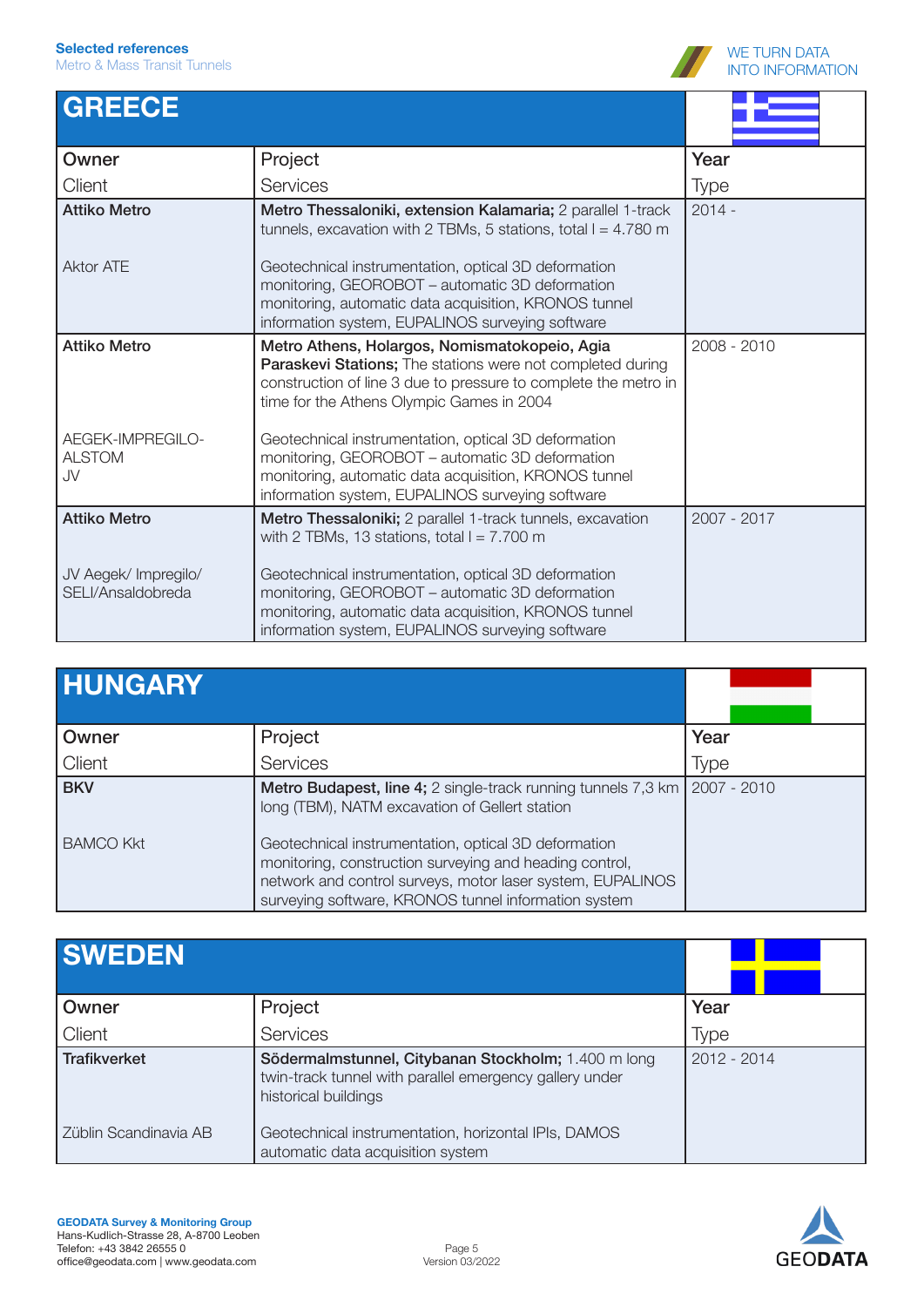

## ARGENTINA

| I ANULINI IINA                              |                                                                                                                        |             |  |
|---------------------------------------------|------------------------------------------------------------------------------------------------------------------------|-------------|--|
| Owner                                       | Project                                                                                                                | Year        |  |
| Client                                      | Services                                                                                                               | <b>Type</b> |  |
| Cindad Autonoma de<br><b>Buenos Aires</b>   | Subte Buenos Aires, line B, lot C; holding cavern, NATM<br>excavation                                                  | 2010        |  |
| Roggio/Geocunsult<br><b>Buenos Aires SA</b> | Optical 3D deformation monitoring, network and control<br>surveys, consulting & training, EUPALINOS surveying software |             |  |

| <b>AUSTRALIA</b> |  |  |
|------------------|--|--|
|                  |  |  |

| <b>AUSTRALIA</b>                                                                             |                                                                                                                                                                                                                                                                                                                                                                                   |             |
|----------------------------------------------------------------------------------------------|-----------------------------------------------------------------------------------------------------------------------------------------------------------------------------------------------------------------------------------------------------------------------------------------------------------------------------------------------------------------------------------|-------------|
| Owner                                                                                        | Project                                                                                                                                                                                                                                                                                                                                                                           | Year        |
| Client                                                                                       | Services                                                                                                                                                                                                                                                                                                                                                                          | <b>Type</b> |
| <b>Sydney Metro</b><br>Metro Central Tunneling<br>Package Acciona Ferrovial<br>Joint Venture | Sydney Metro West - Central Tunneling Package; 14 km<br>twin Metro railway tunnels between Rozelle and Homebush<br>Surface monitoring, building monitoring systems, heritage item<br>monitoring, automated railway monitoring system                                                                                                                                              | $2021 -$    |
| <b>Sydney Metro</b><br>Metro2TSE - CPB John<br><b>Holland Ghella</b>                         | Sydney Metro City & Southwest; 15.5-km twin railway<br>tunnels between the end of Sydney Metro Northwest at<br>Chatswood and Sydenham, 6 new stations<br>KRONOS tunnel information system, over 10 automation<br>total station monitoring systems, with integrated vibration and<br>geotechnical measurement systems, over 25 Km of track<br>surveys using GRP 1000 track trolley | 2018 - 2021 |

| <b>CHILE</b>      |                                                                                                                                                                                                   |               |
|-------------------|---------------------------------------------------------------------------------------------------------------------------------------------------------------------------------------------------|---------------|
| Owner             | Project                                                                                                                                                                                           | Year          |
| Client            | Services                                                                                                                                                                                          | <b>Type</b>   |
| Metro de Santiago | Line 3 & 6; line 3: 21.2 km twin track tubes with 18 stations;<br>line 6: 15.3 km twin track tubes with 10 stations                                                                               | $2013 - 2017$ |
| Metro de Santiago | Optical 3D deformation monitoring, geotechnical monitoring<br>and instrumentation, automatic horizontal inclinometer chains,<br>KRONOS tunnel information system, EUPALINOS surveying<br>software |               |

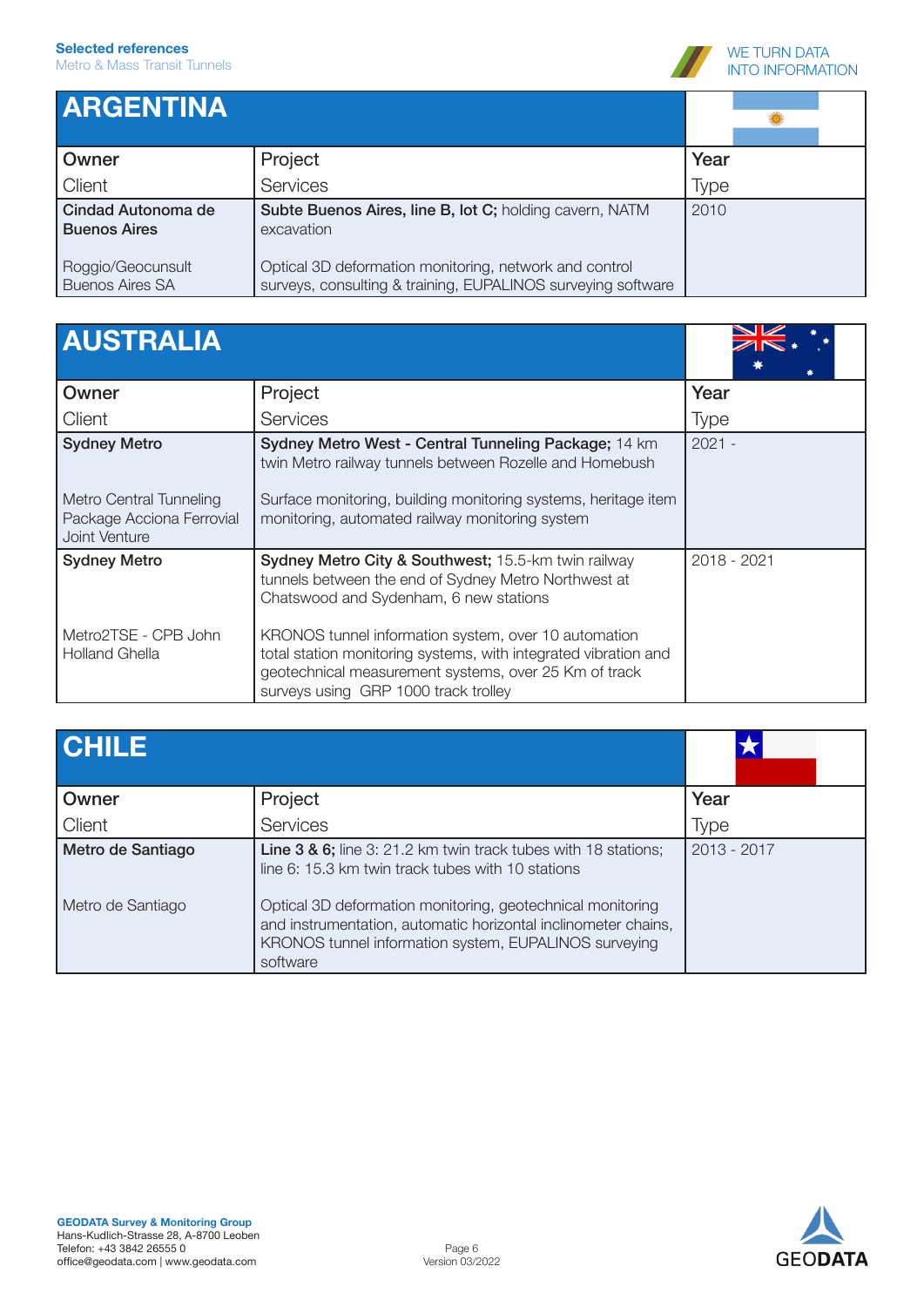

| <b>INDIA</b>                       |                                                                                                                                    |             |
|------------------------------------|------------------------------------------------------------------------------------------------------------------------------------|-------------|
| Owner                              | Project                                                                                                                            | Year        |
| Client                             | Services                                                                                                                           | <b>Type</b> |
| <b>BMRCL</b>                       | Bengaluru Metro phase 2, package RT02 & RT03; Line 4<br>(pink), 5UG stations, $I = 5,65$ km tunnel                                 | $2020 -$    |
| <b>L&amp;T Constructions</b>       | KRONOS information system                                                                                                          |             |
| <b>MMRC</b>                        | Metro Mumbai line 3 package-04; 3 TBM drives total length<br>11 km, 3 stations                                                     | $2019 -$    |
| CEC-ITD CEM-TPL JV                 | EUPALINOS surveying software                                                                                                       |             |
| <b>MMRC</b>                        | Metro Mumbai line 3 package-06; 4,45 km twin-tube TBM<br>tunnels, 2 stations                                                       | 2019 - 2021 |
| J. Kumar Infraprojects Ltd.        | <b>EUPALINOS surveying software</b>                                                                                                |             |
| <b>MMRC</b>                        | Metro Mumbai line 3 package-07; 7 km tunnel excavation, 3<br>stations                                                              | 2019 - 2020 |
| L&T-STEC JV                        | <b>EUPALINOS surveying software</b>                                                                                                |             |
| <b>DMRC</b>                        | Metro Delhi, Phase III, DMRC CC-23; 5 underground<br>stations and a total length of 9.080 m bored tunnels with 4<br><b>TBM</b>     | 2014 - 2016 |
| Prathiba Industries Ltd.           | <b>EUPALINOS surveying software</b>                                                                                                |             |
| <b>DMRC</b>                        | Metro Delhi, Phase III, DMRC CC-24; 2 TBM tunnels with a<br>total length of approx. 6,8 km                                         | 2013 - 2015 |
| J. Kumar Infrastructure Ltd.       | EUPALINOS surveying software                                                                                                       |             |
| <b>DMRC</b>                        | Metro Delhi, Phase III, DMRC CC-18; tunnel length 1.994 m<br>(TBM)                                                                 | 2013 - 2015 |
| Prathiba Industries Ltd.           | <b>EUPALINOS surveying software</b>                                                                                                |             |
| <b>DMRC</b>                        | Metro Delhi, Phase III, DMRC CC-27; 5 TBM tunnels with a<br>total length of 4,49 km and 5 stations                                 | 2013 - 2014 |
| L&T/SUCG JV                        | EUPALINOS surveying software                                                                                                       |             |
| <b>DMRC</b>                        | Metro Delhi, Phase III, DMRC CC-07; 2 TBM tunnels with<br>2.040 m length of each tunnel                                            | 2013 - 2014 |
| Era Infra Ing. Ltd.<br><b>DMRC</b> | <b>EUPALINOS surveying software</b><br>Metro Delhi, Phase III, DMRC CC-04; 2 TBM tunnels with                                      | 2013 - 2014 |
|                                    | 2.145 m length of each tunnel                                                                                                      |             |
| Continental Eng. Corp.             | EUPALINOS surveying software                                                                                                       |             |
| <b>DMRC</b>                        | Metro Delhi, Phase III, DMRC CC-01; 1 launching shaft, 2<br>metro stations and 2 approach tunnels with a total length of<br>2.3 km | 2012 - 2014 |
| Prathiba Industries Ltd.           | EUPALINOS surveying software                                                                                                       |             |
| <b>CMRL</b>                        | Metro Chennai, packages UAA-02 and UAA-03; 6.4km of<br>twin TBM running tunnels and seven underground stations                     | 2012 - 2015 |
| Mosmetro                           | EUPALINOS surveying software                                                                                                       |             |

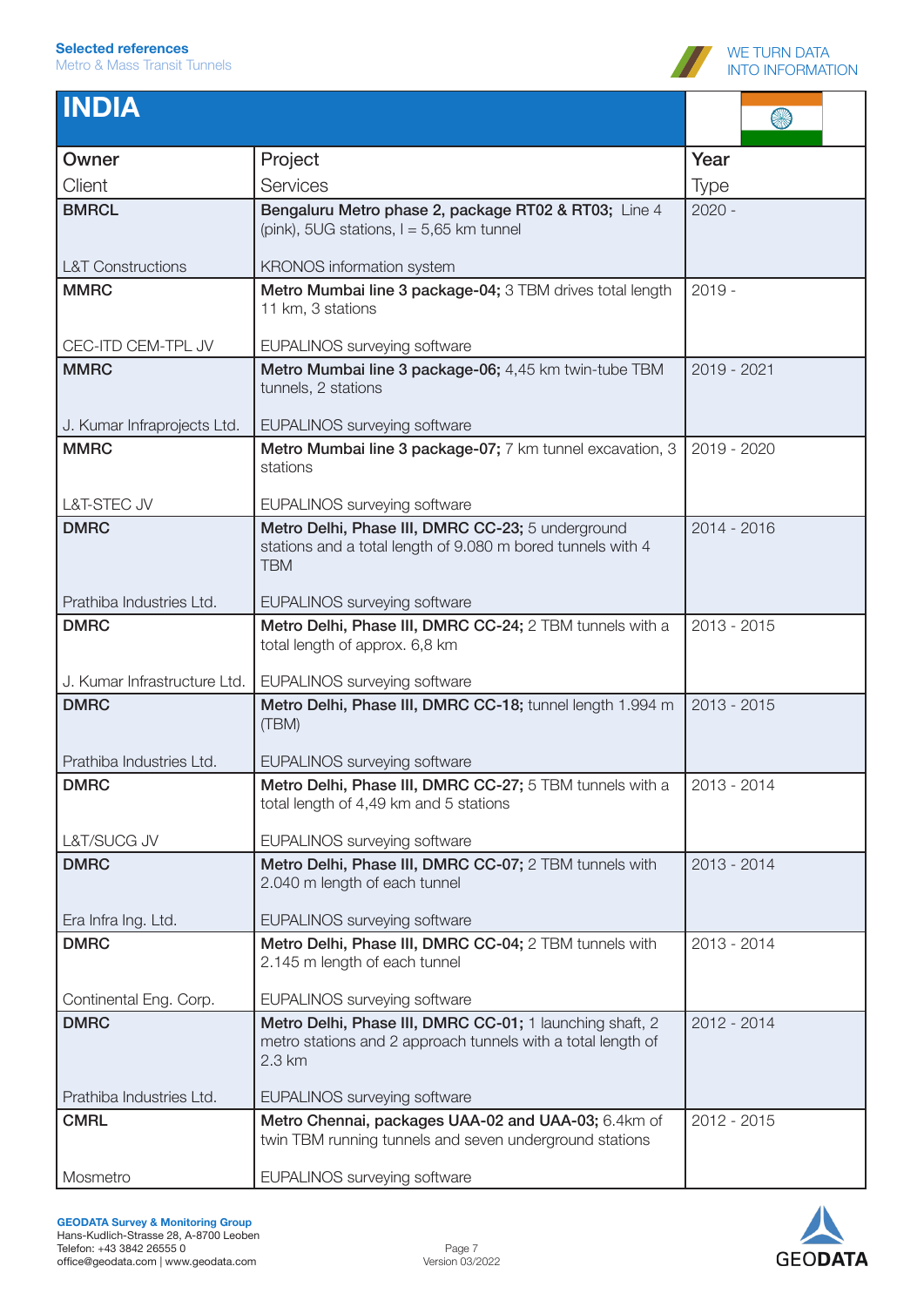

| <b>INDIA</b>            |                                                                                                                                       |             |
|-------------------------|---------------------------------------------------------------------------------------------------------------------------------------|-------------|
| Owner                   | Project                                                                                                                               | Year        |
| Client                  | <b>Services</b>                                                                                                                       | <b>Type</b> |
| <b>DMRC</b>             | Metro Delhi, Phase III, DMRC CMC-1; Launching Shaft,<br>Retrieval Shaft and 3.2-Km long tunnel alignment around<br>Safderjung Airport | 2010 - 2013 |
| Larsen & Toubro Ltd.    | <b>EUPALINOS surveying software</b>                                                                                                   |             |
| <b>DMRC</b>             | Metro Delhi, AMEL-C6 Project; double track metro tunnel<br>(NATM), length 2,5 km                                                      | 2008 - 2010 |
| Alpine/ HCC JV          | Consulting & Training, EUPALINOS surveying software                                                                                   |             |
| <b>DMRC</b>             | Metro Delhi, AMEL-C1 Project; 2.2km long twin bored<br>tunnels                                                                        | 2008 - 2010 |
| Alpine/ Samsung/ HCC JV | Consulting & Training, EUPALINOS surveying software                                                                                   |             |
| <b>DMRC</b>             | Metro Delhi, DMRC Corridor Contract BC-18; 3,1 km long<br>metro twin tunnel and two underground metro stations                        | 2007 - 2010 |
| Metro Tunneling Group   | <b>EUPALINOS surveying software</b>                                                                                                   |             |

| <b>ISRAEL</b>                                                                                                             |                                                                                                                                                                                          |             |
|---------------------------------------------------------------------------------------------------------------------------|------------------------------------------------------------------------------------------------------------------------------------------------------------------------------------------|-------------|
| Owner                                                                                                                     | Project                                                                                                                                                                                  | Year        |
| Client                                                                                                                    | Services                                                                                                                                                                                 | <b>Type</b> |
| NTA - Metropolitan<br><b>Mass Transit System</b><br>  LTD.<br><b>China State Construction</b><br>Engineering Corp. Israel | Green Line Tel Aviv; the length of the line is approx. 39 Km,<br>of which 4,5 Km are underground, with 61 stations, five of<br>which are underground<br>KRONOS tunnel information system | $2020 -$    |
| NTA - Metropolitan<br><b>Mass Transit System</b><br>LTD.<br>NTA                                                           | Red Line Tel Aviv; 24 km subway with 11 km twin tunnels<br>and 10 underground stations.<br>KRONOS tunnel information system                                                              | 2012 - 2022 |

| <b>QATAR</b>       |                                                                 |               |
|--------------------|-----------------------------------------------------------------|---------------|
| Owner              | Project                                                         | Year          |
| Client             | Services                                                        | Type          |
| Qrail              | Doha Metro Red Line South; 12.8km twin-tube underground<br>line | $2014 - 2017$ |
| QVDC/GS E&C/ADE JV | EUPALINOS surveying software                                    |               |